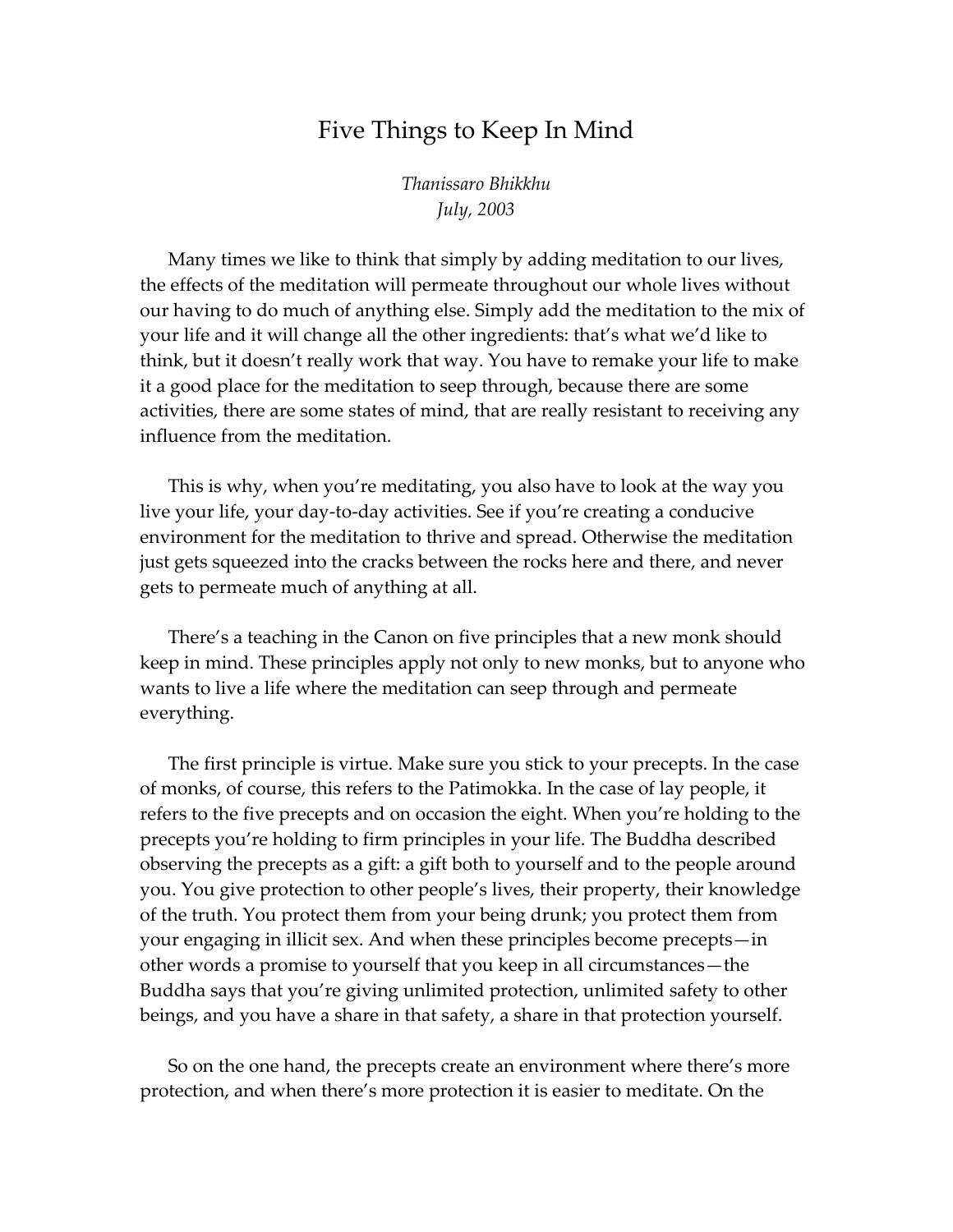other hand, the precepts foster an attitude of giving. You realize that for the sake of your own happiness, you have to give. When you have that attitude it gets easier to meditate, because all too often people come to the meditation with a question of "What can I get out of this'?" But if you're used to giving and seeing the good results that come from giving, you're more likely to ask, "What can I give to the meditation? What needs to be given for the good results to come?" With that attitude you're more willing to give of your time, give of your energy, in ways that you might not have been willing to before.

The second principle for creating a good environment for meditation in your life is restraint of the senses. In other words, you're not only careful about what comes out of your mind, you're also careful about what comes in, in terms of the things you look at, the things you listen to, smell, taste, touch, and think about. Be careful not to focus on things that will give rise to greed, anger, or delusion. If you're careless in your looking, careless in your listening, it's very difficult to be careful about your thoughts, because thoughts are so much more subtle. This doesn't mean that you go around with blinders on your eyes or plugs in your ears, simply that you're skillful in how you look at things, skillful in how you listen. If you know that something tends to arouse lust or anger, learn to look at it in a way that doesn't arouse the lust, that counteracts the lust, that counteracts the anger. In other words, if something seems attractive, you look for its unattractive side. If something seems unattractive, you look for its attractive side. As Ajaan Lee says, be a person with two eyes, not just one.

This is why we chant that passage for the contemplation of the body. It doesn't tell us *not* to look at the body; it says to look more carefully at the body. Look at the parts that aren't attractive to balance out the one-sided view that simply focuses on a few attractive details here and there and tends to blot out everything else in order to give rise to lust. After all, it's not the body that's productive of lust. The mind produces lust. Many times the mind wants to feel lust and so it goes out looking for something to incite the lust, and grabs hold of whatever little details it can find, even when those details are surrounded by all sorts of unclean things.

So keep watch on what comes out of the mind and what comes in. For lay people, this means being careful about the friends you associate with, the magazines you read, the TV you watch, the music you listen to. Be very careful about how you look at these things, how you listen to these things. After a while you find that this is not a case of restricting yourself so much as it is learning to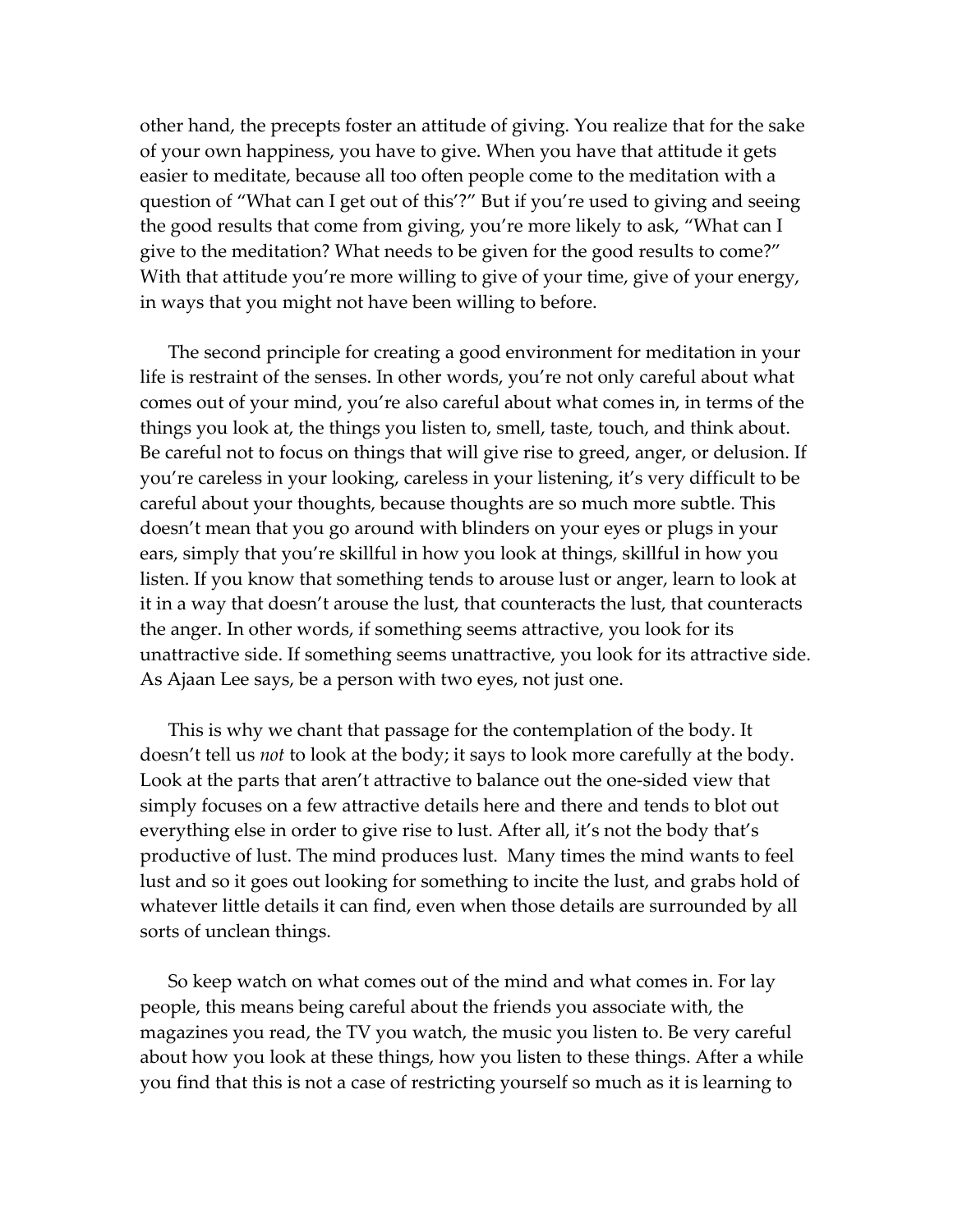see things more carefully, more fully, because you're seeing both sides of whatever it is that used to seem solely attractive or solely unattractive.

This takes some effort. You have to be more energetic in watching out for how you look and listen. But the benefit is that the mind is put in much better shape to meditate because you're not filling it up with all kinds of garbage, poison, or junk food that's going to harm it, weaken it, that's going to get in the way. So many times when you sit down to meditate, if you've been careless about what's been coming in and out of your mind, you find it's like cleaning out a shed after a year of neglect. There's just so much garbage in there that you spend almost the whole hour cleaning it out and then realize you have only five minutes for any real stillness at the end. So keep the mind clean from the beginning, all the time. Don't let any garbage in the door or in the windows. That way you find that you have a much nicer place to sit down and settle in when you create your meditation home.

The third principle for creating a good environment for meditation in your life is restraint in your conversation. When I first went to stay with Ajaan Fuang he said that lesson number one in meditation is keeping control of your mouth. In other words, before you say anything, ask yourself: "Is this necessary? Is this beneficial? Is there a good reason to say this?" If there is, then go ahead and say it. If not, then just keep quiet. As he said, if you can't control your mouth there's no way that you're going to control your mind. And when you make a habit of asking yourself this question, you find that very little conversation really is necessary. If you're at work and you need to talk to your workers, okay, that counts as necessary. If you need to talk to your fellow workers in order to create a good atmosphere in the office, that also count as necessary speech. But so often social-grease speech goes beyond that. You start getting careless, running off with your mouth, and that turns into idle chatter, which is not only a waste of energy, but also a source of danger. Often the things people say that cause the most harm are when they're just allowing whatever comes in their mind to go right out their mouth without any restraint at all.

Now if observing this principle means that you gain a reputation for being a quiet person, well that's fine. You find that your words, if you're more careful about doling them out, start taking on more worth. And at the same time you're creating a better atmosphere for your mind. After all, if you're constantly chattering all day long, how are you going to stop the mental chatter when you sit down to meditate? But if you develop this habit of watching over your mouth,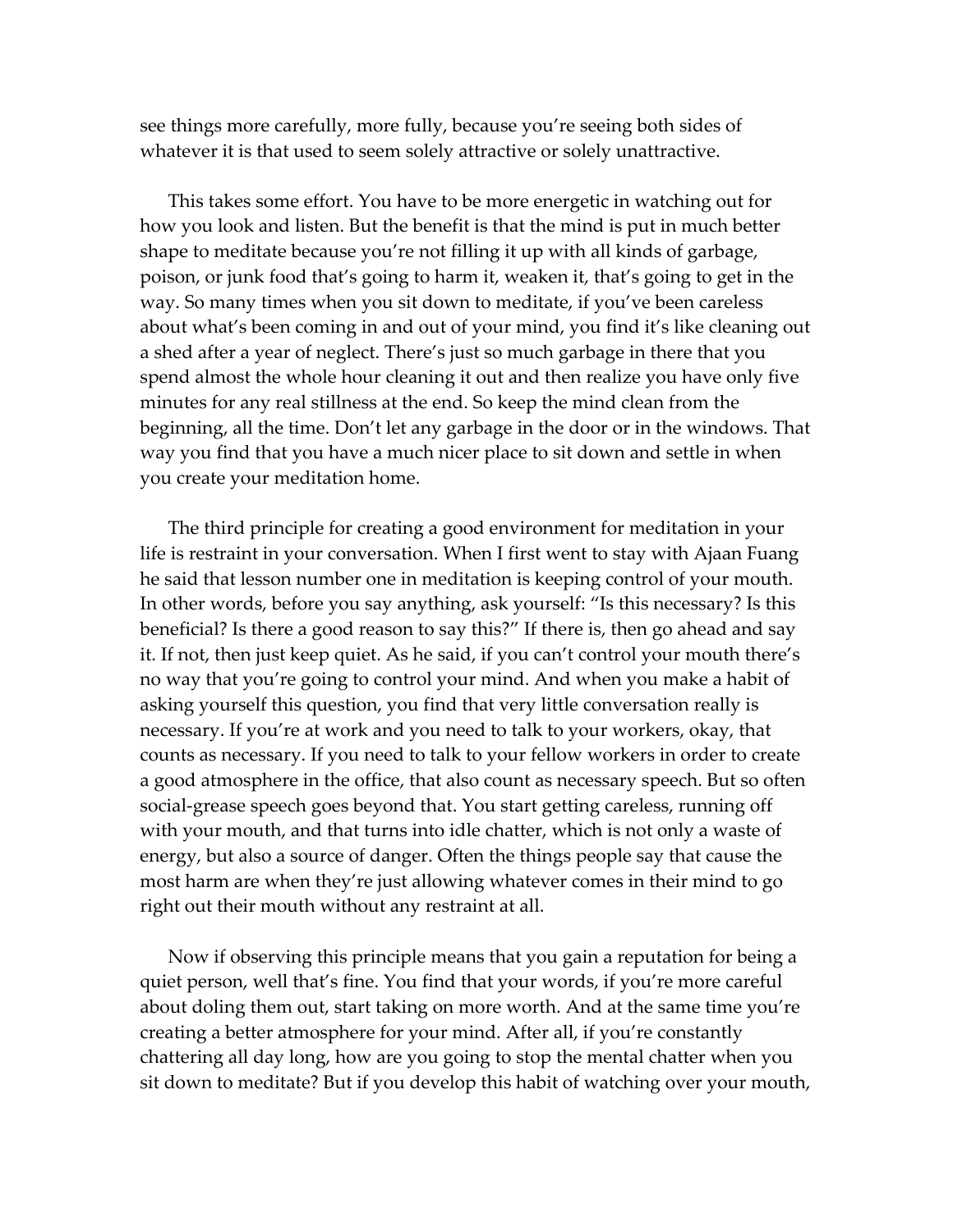the same habit then comes to apply to the meditation. All those mouths in your mind start going still.

The fourth principle for creating a good environment for meditation in your life is, for the monks, to frequent wilderness spots, to get out of society, to find a quiet place to be by yourself, so you can get a sense of perspective on your life, a sense of perspective on your mind, so that what's going on in your mind can stand out in bolder relief. This principle applies to lay people, too. Try to find as much solitude as you can. It's good for you. When people have trouble living in solitude it shows that there's lots of unfinished business inside.

So make a little wilderness place in your home. Turn off the TV, turn out the lights, allow yourself to be alone without a lot of distractions. Tell everyone you need to have a little time alone on a regular basis. When you do this, you find that things that use to be kept in the depths of your mind come up to the surface, and it's only when they come up to the surface that you can deal with them. When you're alone in this way without a lot of outside input, it's natural that the mind will tend to stay with the breath more easily. There may be a lot of mental chatter at first, but after a while you get fed up with it. You prefer just to be quiet. At the same time, you get away from the influence of everybody else's thoughts and everybody else's opinions. You have to ask yourself, "What do you really believe? What are your opinions? What's important to you when you're not swayed by the opinions of others?"

Which leads to the fifth principle, which is to develop right view. Right view has two levels. First, there's belief in the principle of karma, that what you do really does have results—and it really is you acting. It's not some outside force acting through you, not the stars or some god or whatever. *You're* making the decisions and you have the ability to make them skillful or not, depending on your intention. It's important to believe in this principle because this is what gives more power to your life. It's an empowering belief—but it also involves responsibilities. This is why you have to be so careful in what you do, why you can't be heedless. When you're careful about your actions, it's easier to be careful about your mind when the time comes to meditate.

As for the second level of right view, the transcendent level, that means seeing things in terms of the four noble truths: stress and suffering, the cause of stress and suffering, the cessation of stress and suffering, and the path of practice to that cessation. Just look at your experience, the whole range of your experience, and instead of dividing it up into its usual patterns of me and not me,